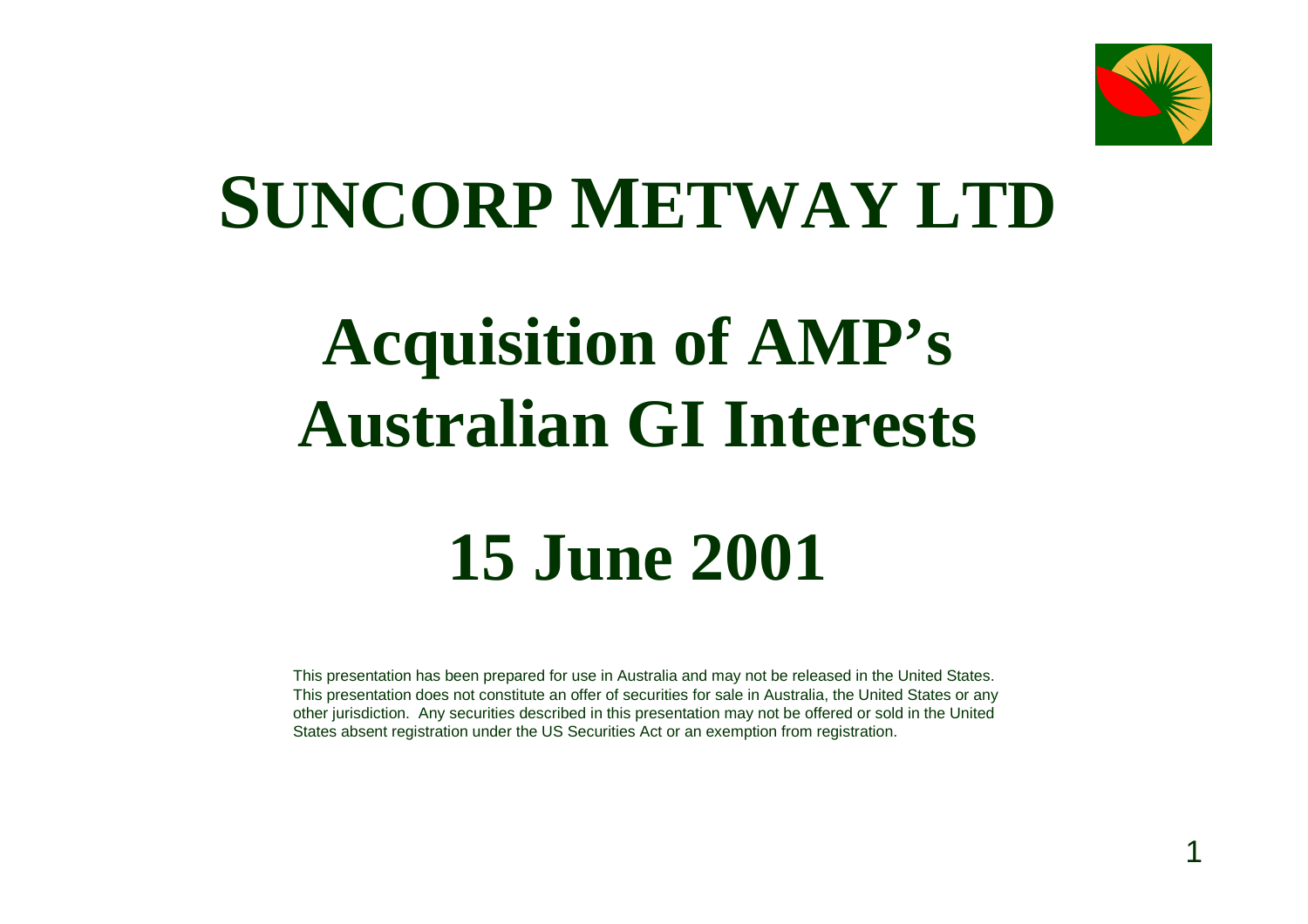

# **Briefing Outline**

- **Steve Jones, CEO**
	- **Business being acquired**
	- **Rationale**
	- **Integration approach**
- **Daniel Wilkie, CFO**
	- **Structure**
	- **Funding**
	- **Financial Impact**
- **Questions and Answers**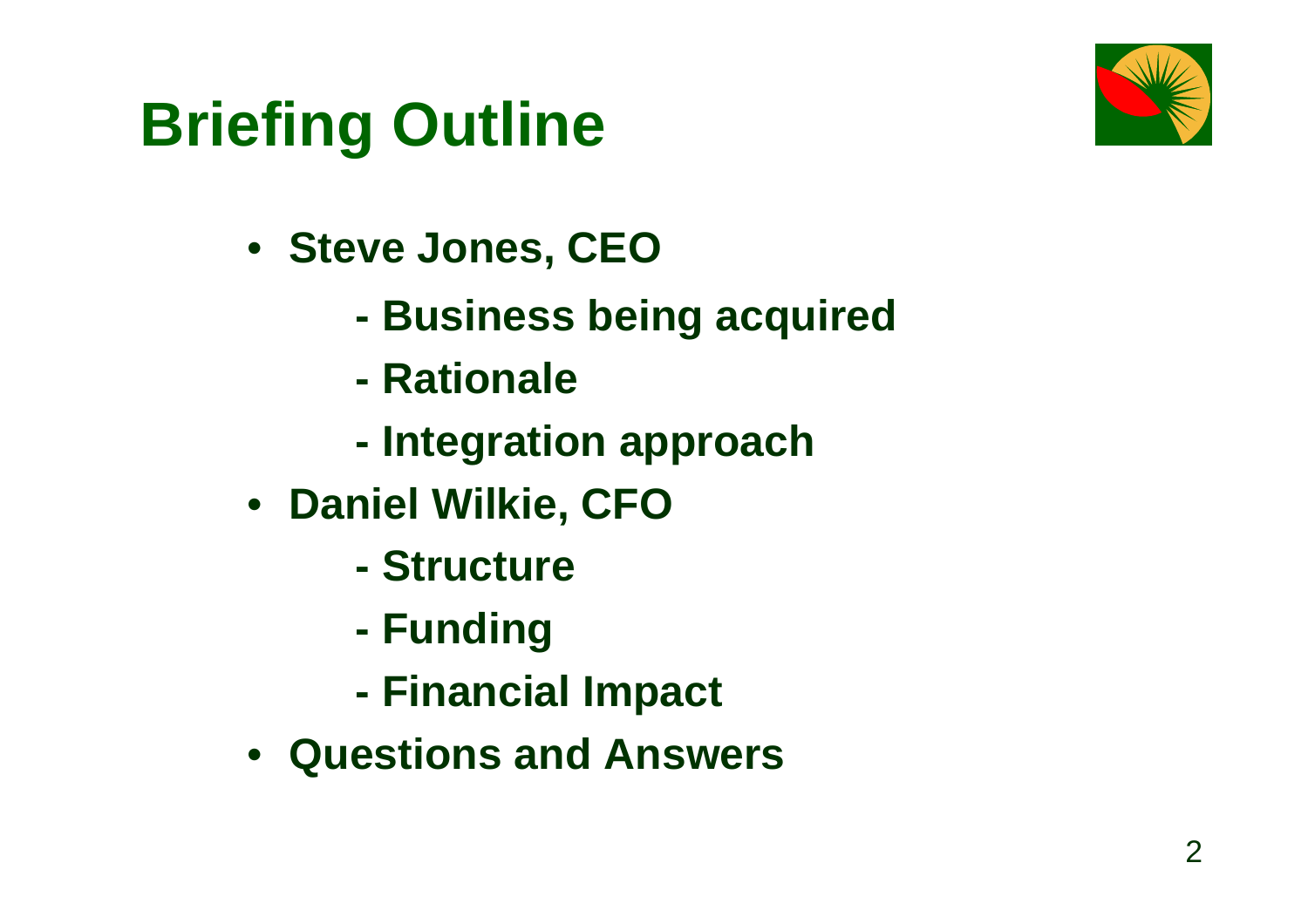

# **Business being acquired**

- **AMP's wholly-owned Australian GI business**
	- **GWP & other income of \$1.2b in FY 2000**
- **Lines of business include:**
	- **Home Commercial**
	- **Motor Workers Comp (u/w & fee)**
	- **CTP Self Insurance (fee)**
- **Consideration of approximately \$1.24 billion (\$850 million plus net admissable assets at completion) and 15.15m cash settled options exercisable at \$16.38.**
- **Effective 1 July with settlement by 30 Sept**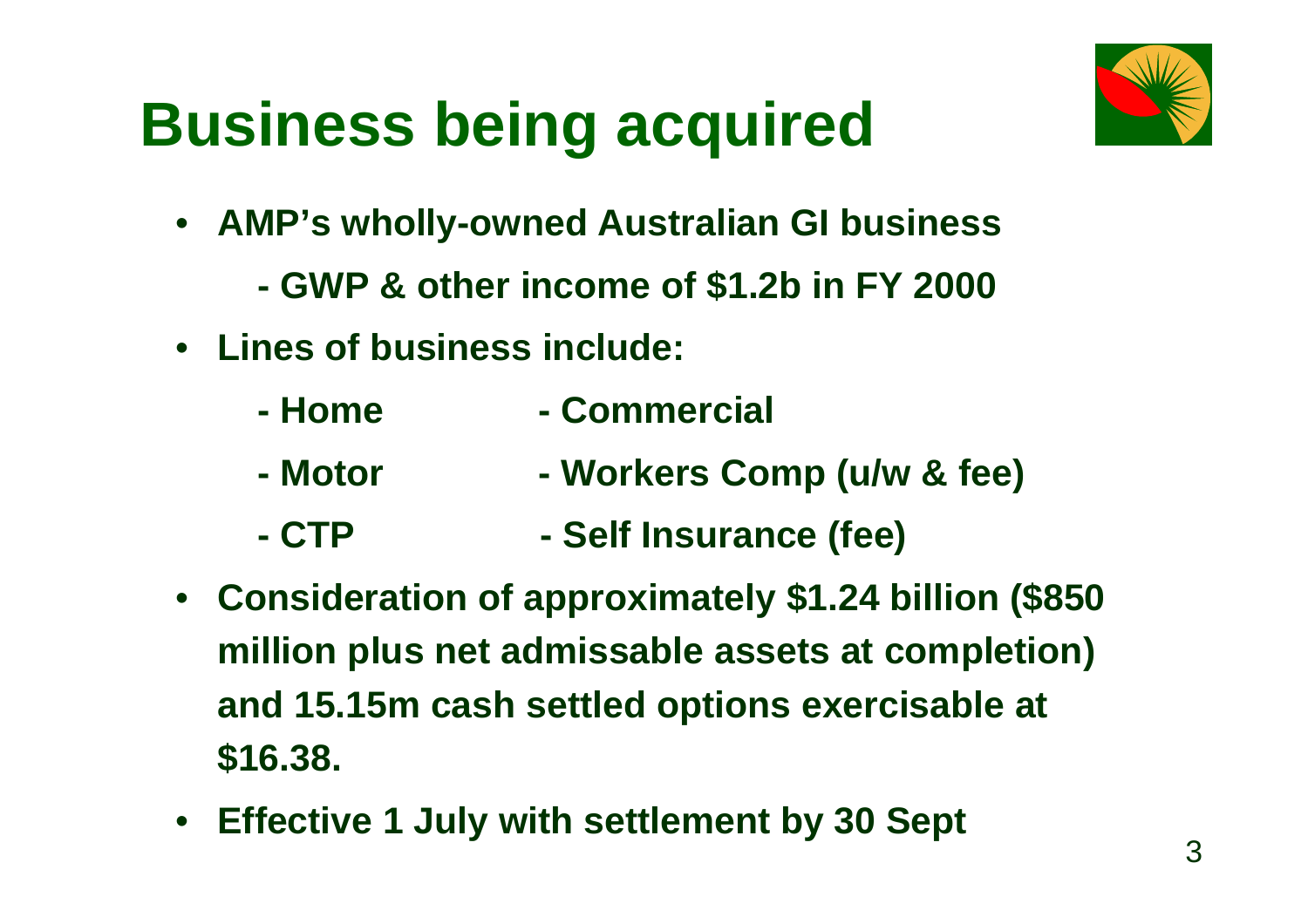# **Business being acquired**



| <b>GWP (Full Year 2000, A\$M)</b> | <b>AMP GIO</b> | <b>SUN</b>     | <b>Combined</b> |
|-----------------------------------|----------------|----------------|-----------------|
| Home                              | 288            | 119            | 407             |
| <b>Domestic Motor</b>             | 328            | 165            | 493             |
| <b>CTP</b>                        | 85             | 343            | 428             |
| <b>Commercial Lines</b>           | 248            | 140            | 388             |
| Workers Comp (underwritten)       | 141            | $\overline{0}$ | 141             |
| <b>Total premium</b>              | 1090           | 766            | 1856            |
| <b>Fee Income</b>                 |                |                |                 |
| <b>Workers Comp</b>               | 74             | $\Omega$       | 74              |
| <b>SIS</b>                        | 34             | $\Omega$       | 34              |
| <b>Total fee income</b>           | 108            | 0              | 108             |
| Total revenue                     | 1198           | 766            | 1964            |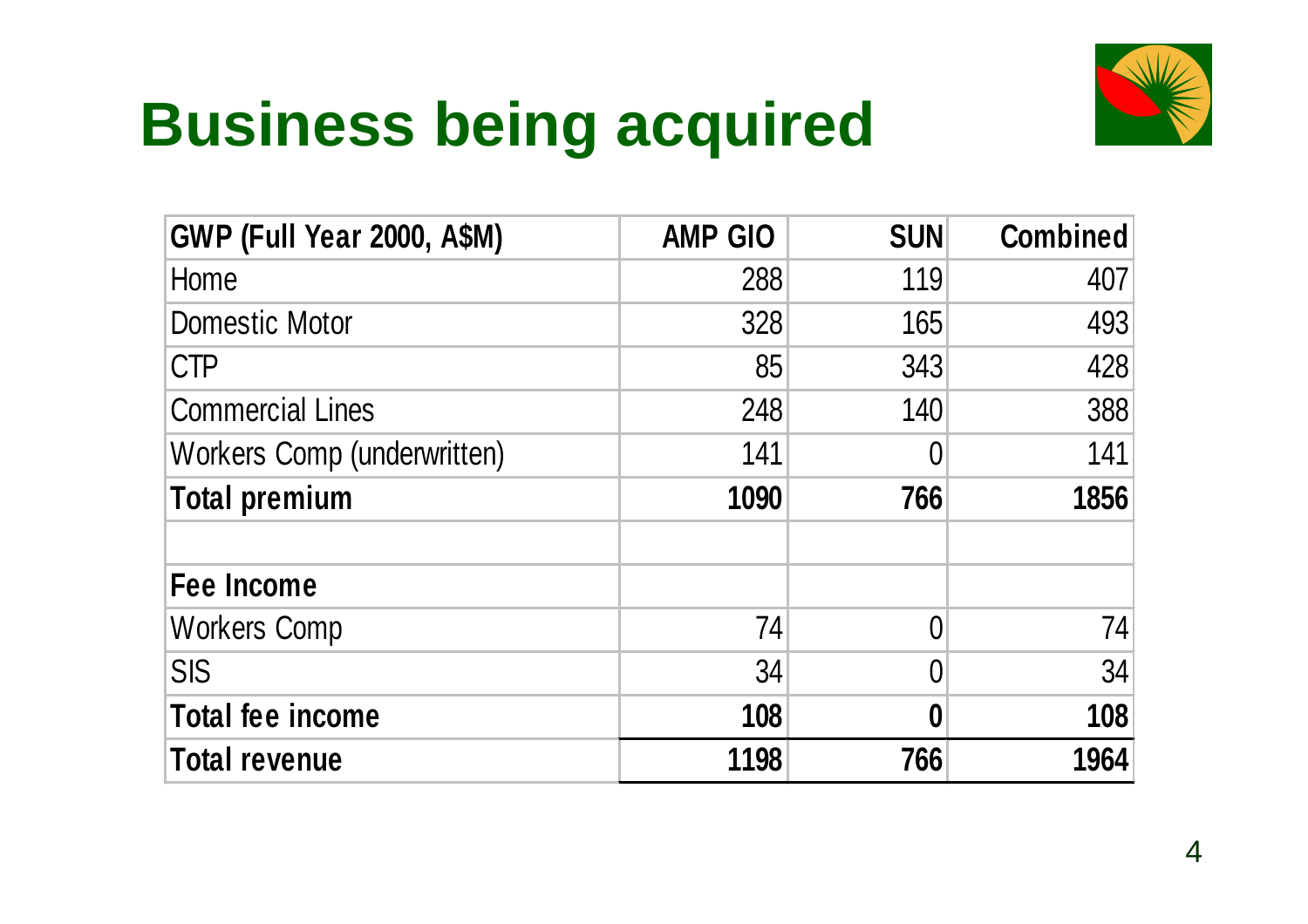

#### **Quantum leap in scale**



**Source: APRA, latest available, December 1999 figures. The figures exclude HIH premium revenues which have been redistributed. Figures exclude joint venture business**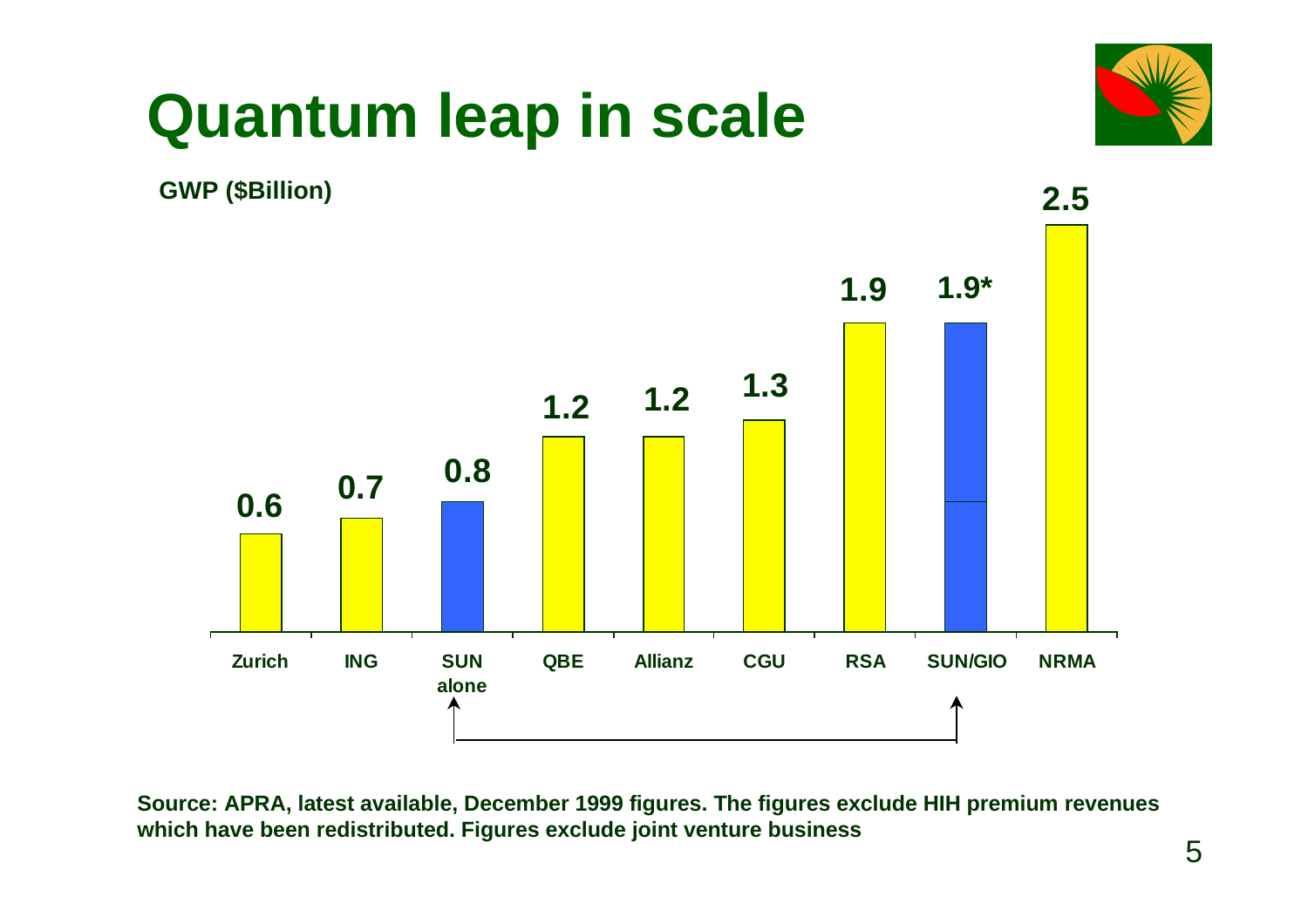# **Related Opportunities**

- **SUN to supply GI products for AMP customer base**
- **AMP/GIO 50% interests in motoring club joint ventures - Qld (\$79m GWP) & South Australia (\$22m GWP)**
- **JV business subject to due diligence and approval of JV partners and regulators**
- • **Investigating opportunities for distribution of AMP product to SUN customers**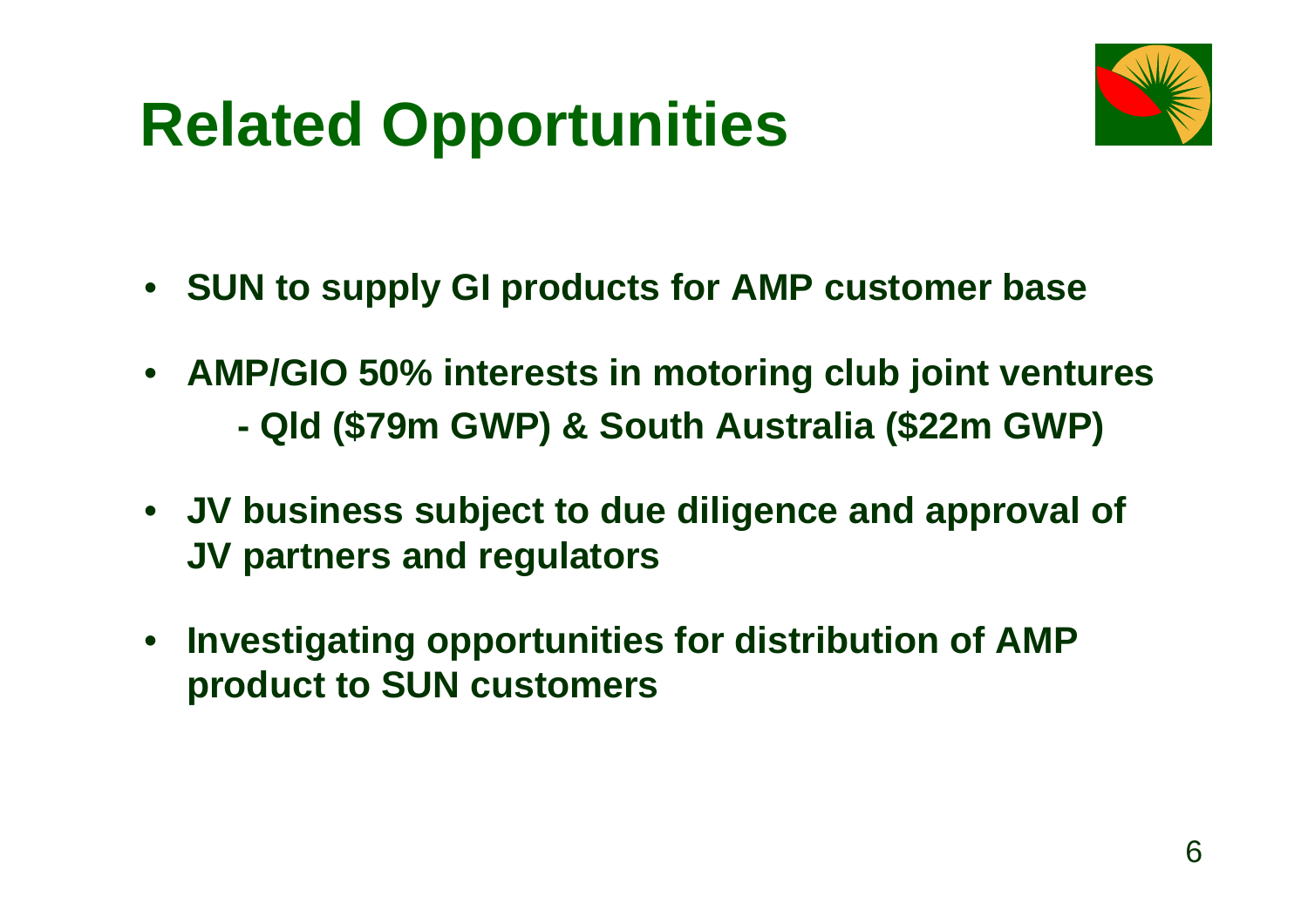#### **Shareholder Returns**



- **Value for shareholders ROE of acquisition expected to be 14%+ in Yr 3**
- **Cash EPS neutral in Yr 1, +4% in Yr 2, +8% in Yr 3 (relative to market consensus forecasts)**
- **Primary drivers are operating & claims costs \$80m+ pre-tax savings by Yr 3 on combined cost base**
- **Projected GWP growth broadly 5% p.a.**

**Figures exclude motoring club joint venture business**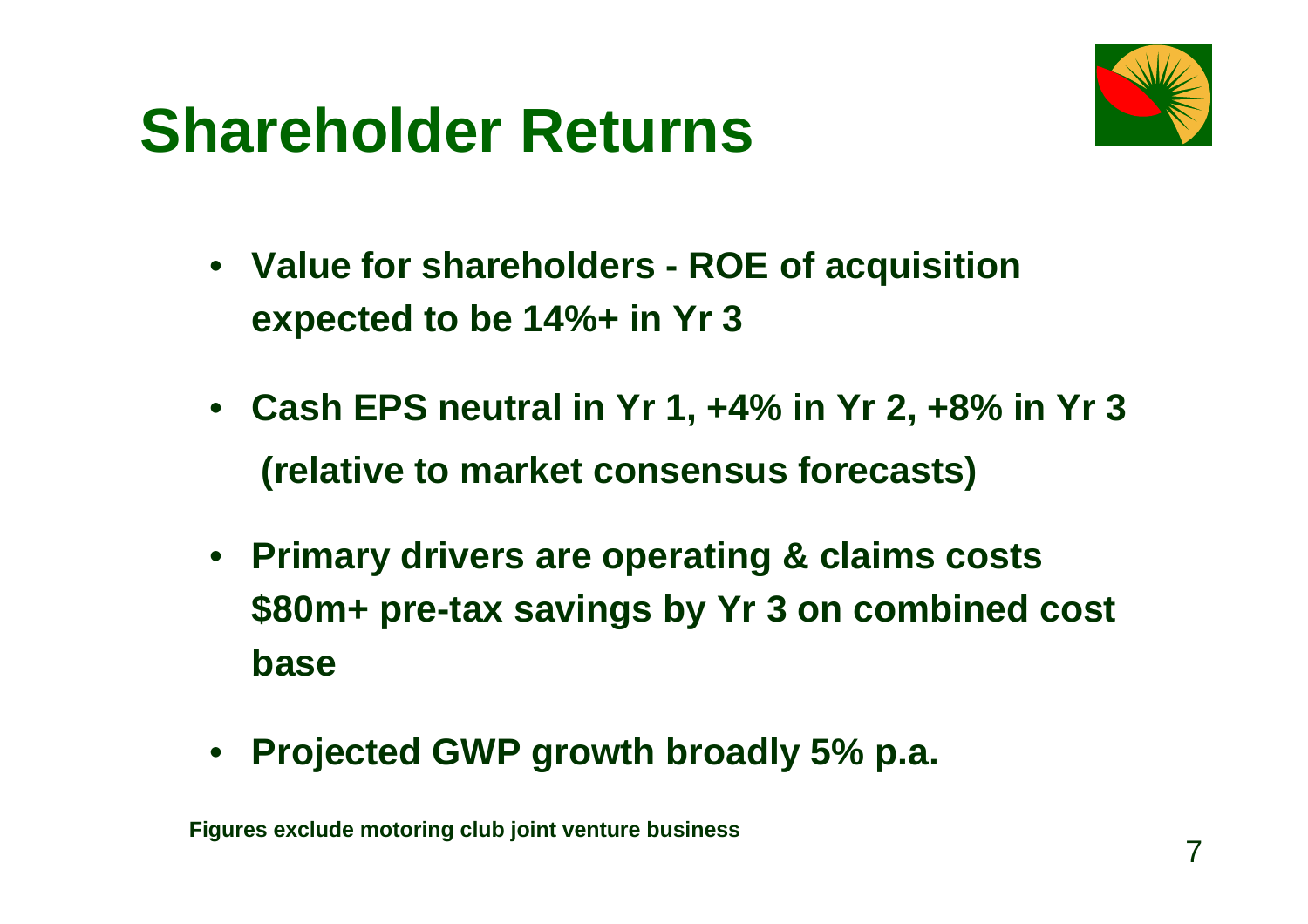### **Strategic Rationale**



- **National platform for growth in GI & Allfinanz**
	- **strong brand and customer franchise**
	- **established distribution network outside Qld**
- **Scale SUN moves from 7th to equal 2nd largest player**
- **Efficiencies for both existing & acquired operations**
- $\bullet$  **Increases diversification in geography and lines of business, reducing risk to investors**
- **Positive outlook for GI industry**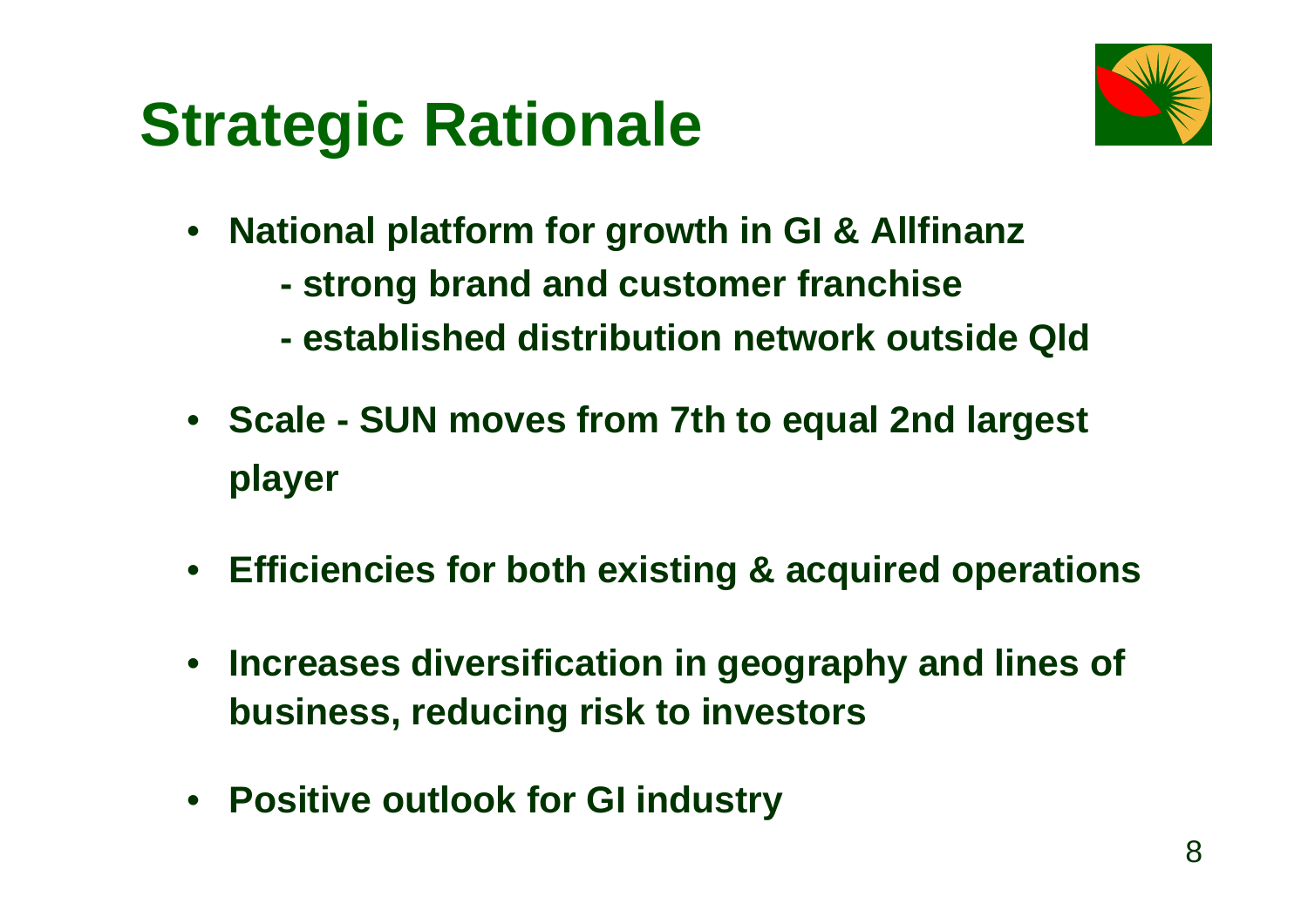

#### **Major market shares**

#### **Combined SUN/GIO national market shares %**



**Source: Roy Morgan, APRA, AMP/GIO, 1999 Figures exclude JVs**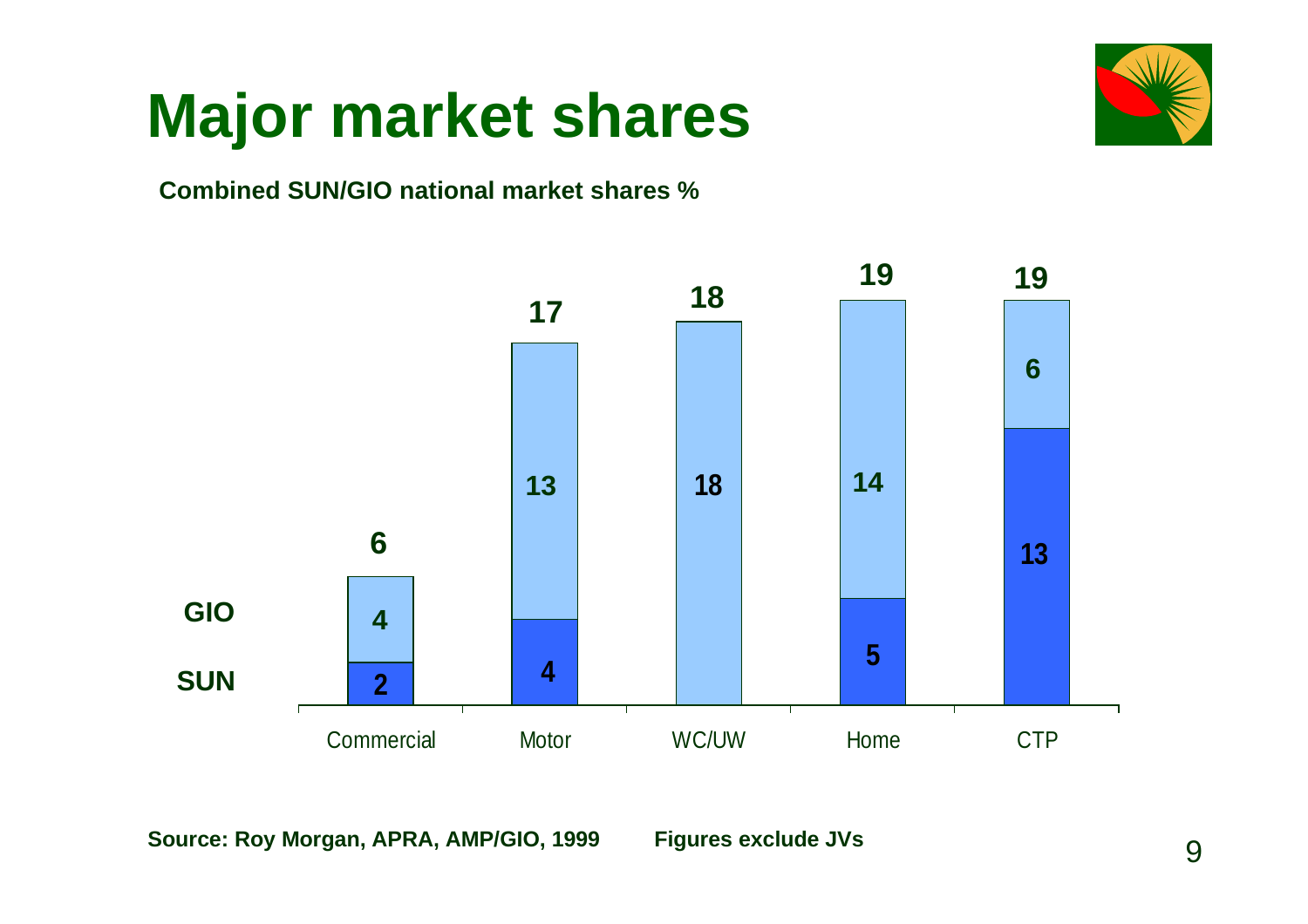

#### **Product Diversification**

#### **Gross Written Premium**

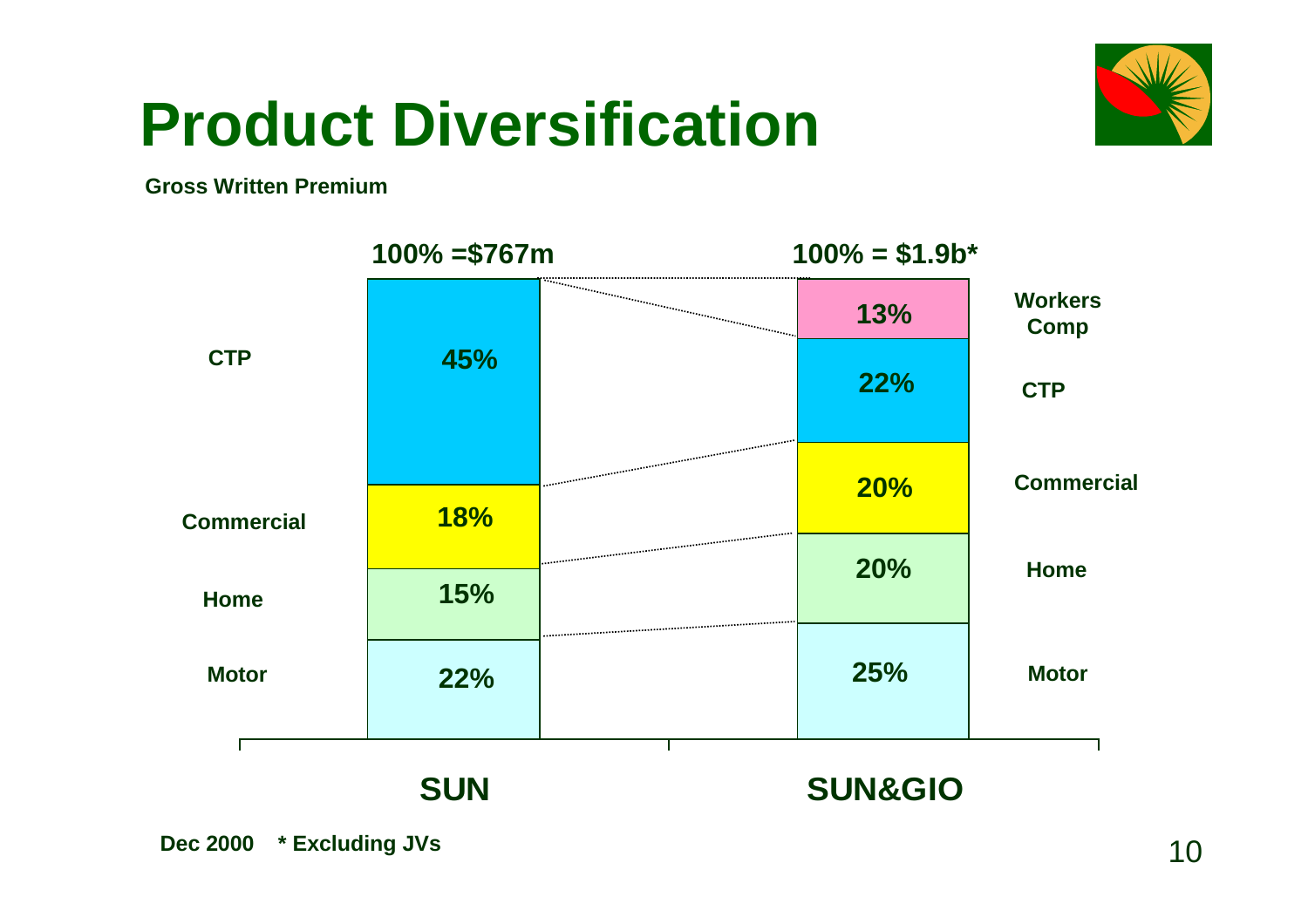

# **Geographic Diversification**

**Gross Written Premium**

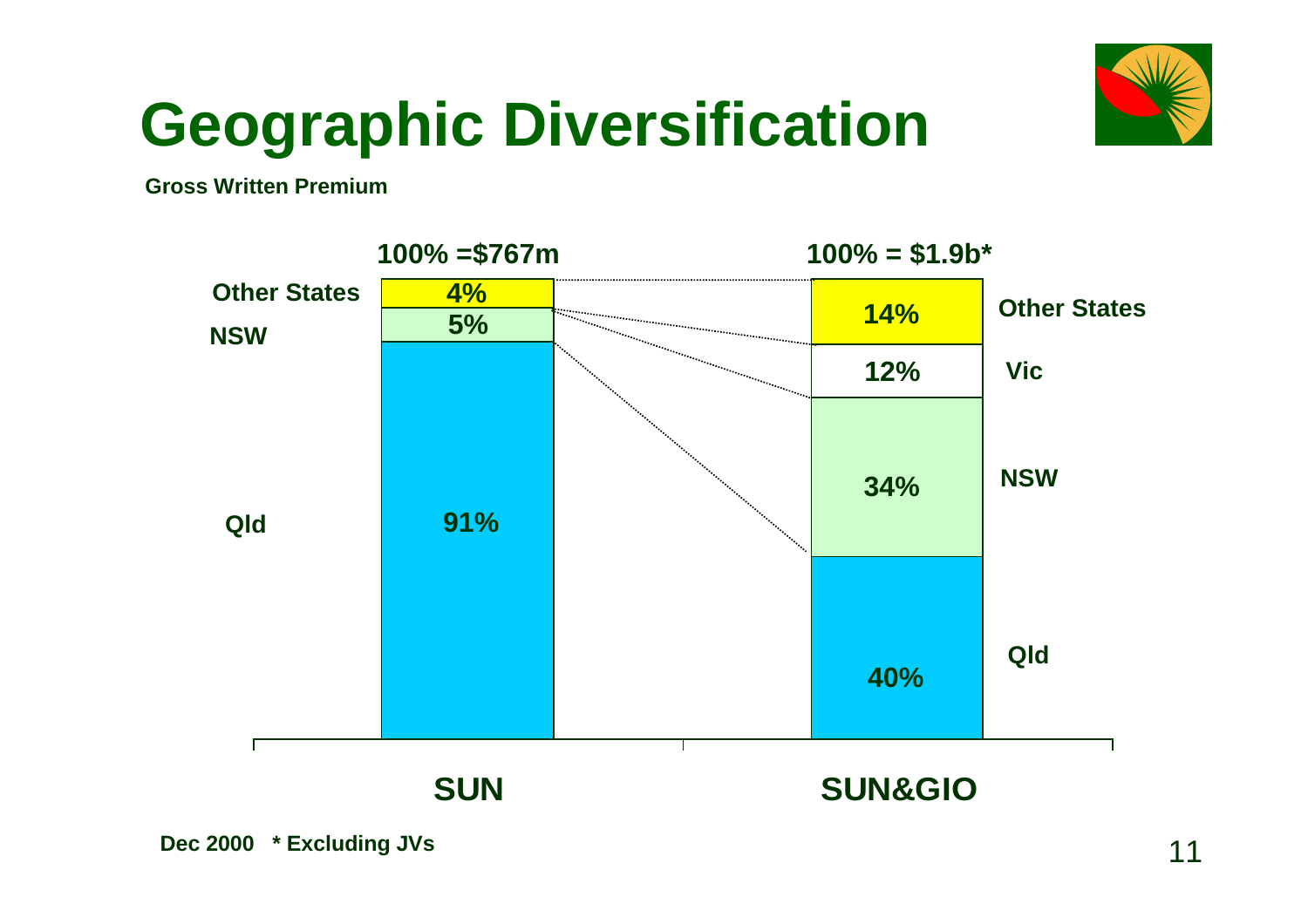### **Group Revenue Mix**



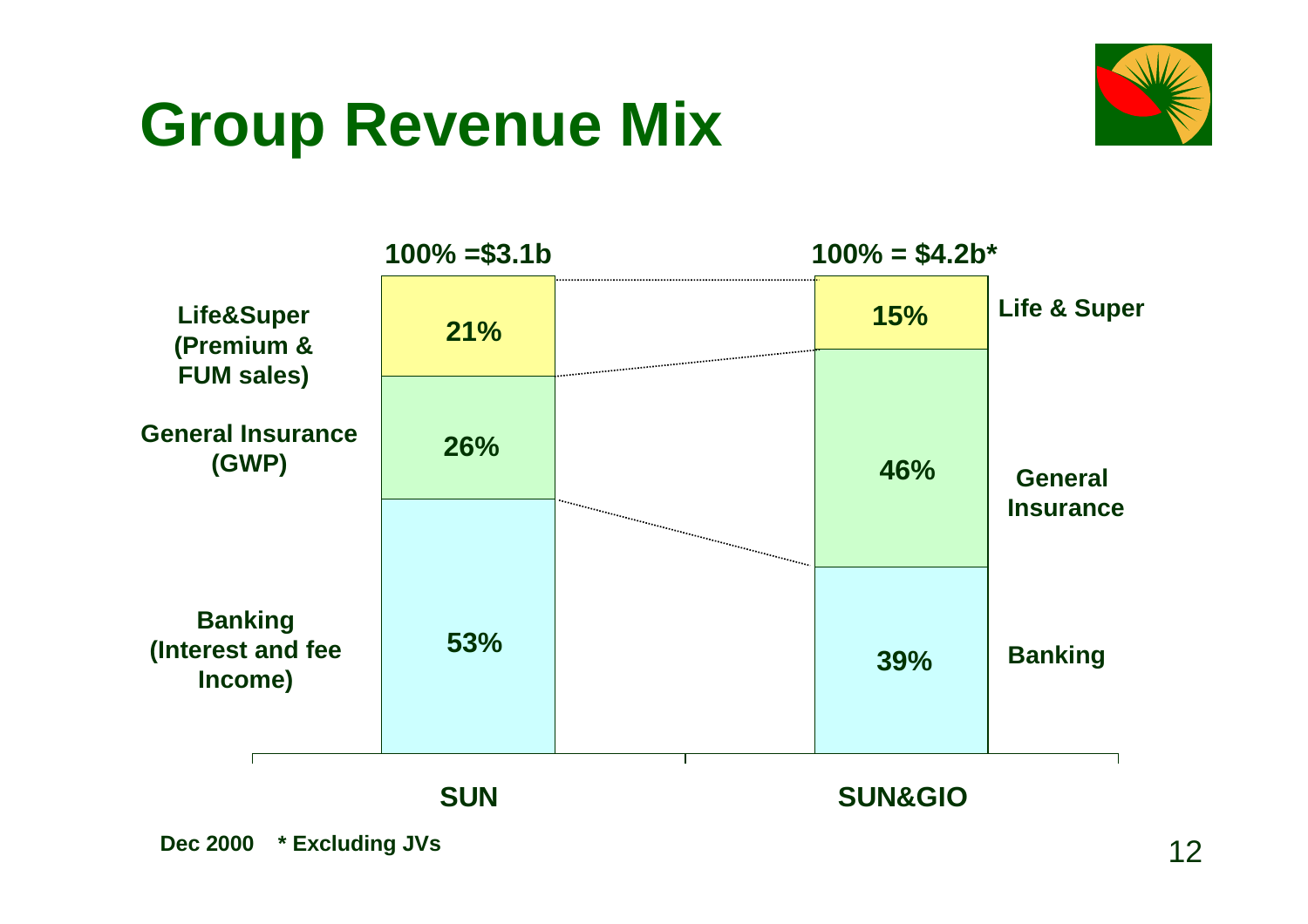

# **National Platform for Growth**

- • **1.4 million retail GIO customers and 300k business customers**
- • **43 GIO branches, including 28 in NSW**
- • **300+ Call Centre staff**
- • **145 GIO Business Insurance Reps**
- • **425 general insurance brokers**
- • **200 GIO Agencies**
- • **Wholesaler to 1300 AMP Financial planners**

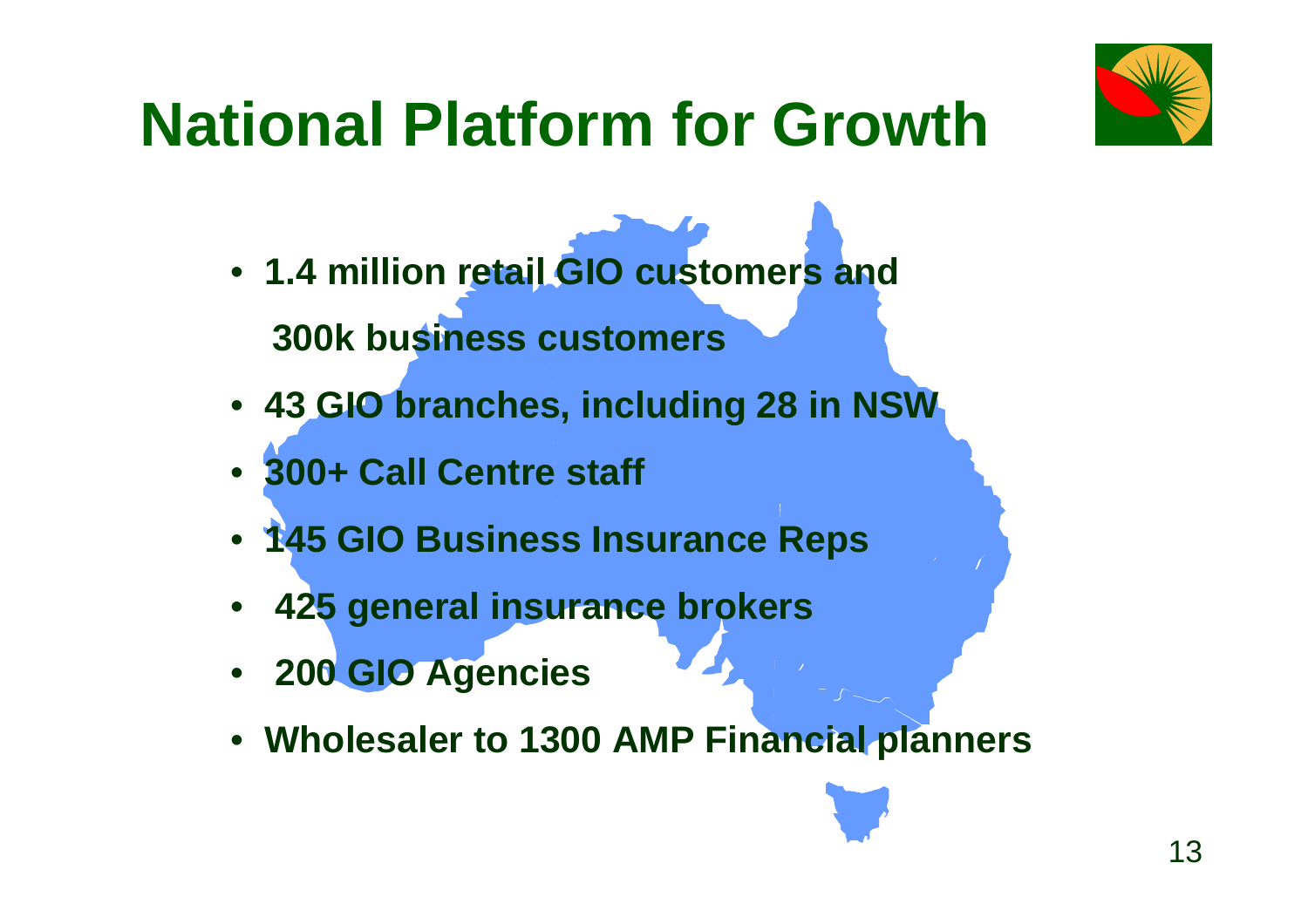

**Source: Millward Brown in 2000. NSW, Vic, Qld General Insurance survey**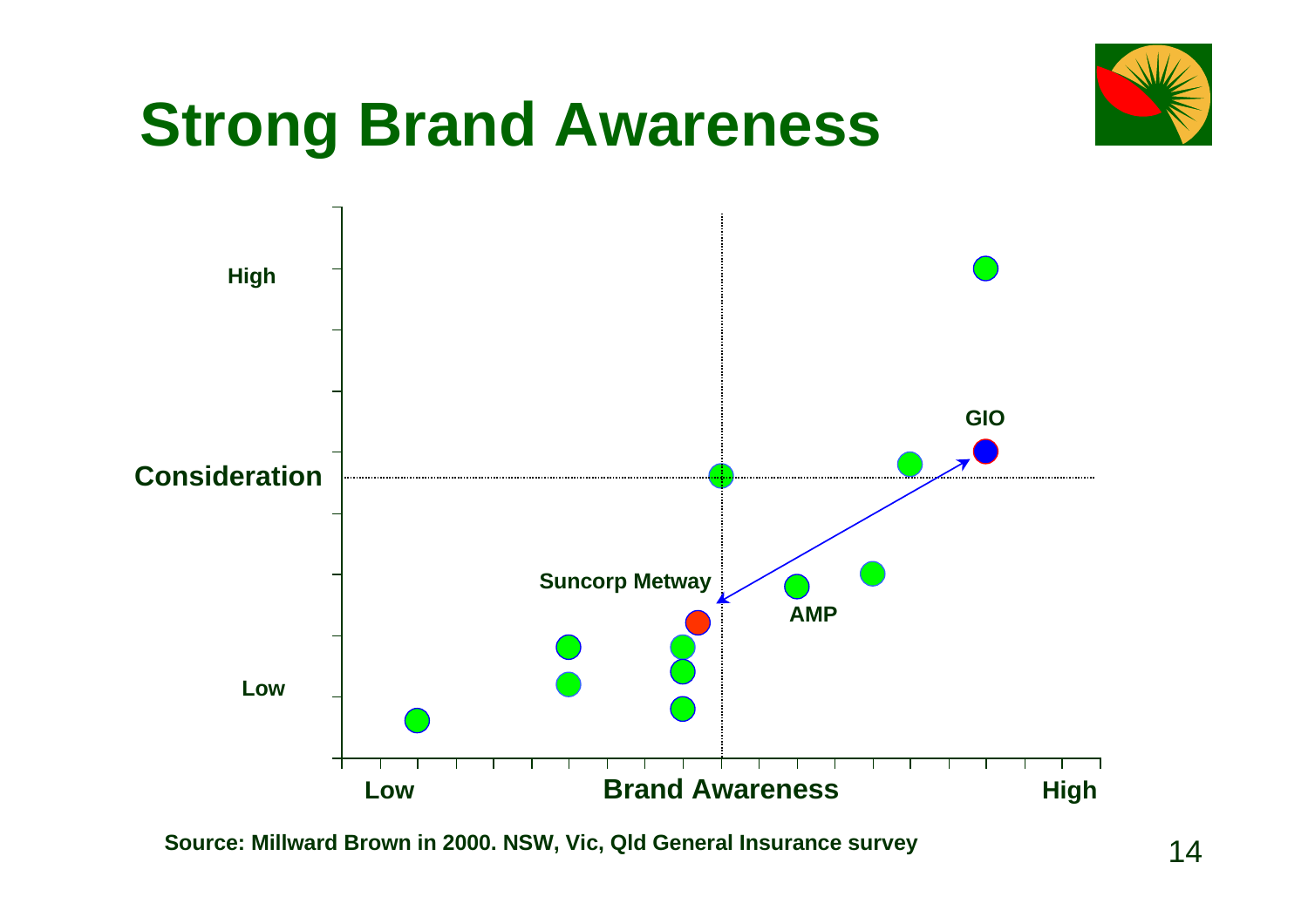# **Integration Approach**



- •**Retain and build GIO brand**
- •**Daniel Wilkie becomes GGM General Insurance**
- •**Use proven "Transformation" integration approach**
- •**Led by Peter Johnstone, leader of SUN's merger**
- •**Teams of staff generate improvement ideas**
- •**Quarterly implementation from November**
- •**Progress reporting as per SUN's original merger**
- • **Estimated total integration costs of approximately \$160 million, of which \$129 million is included in restructure provision**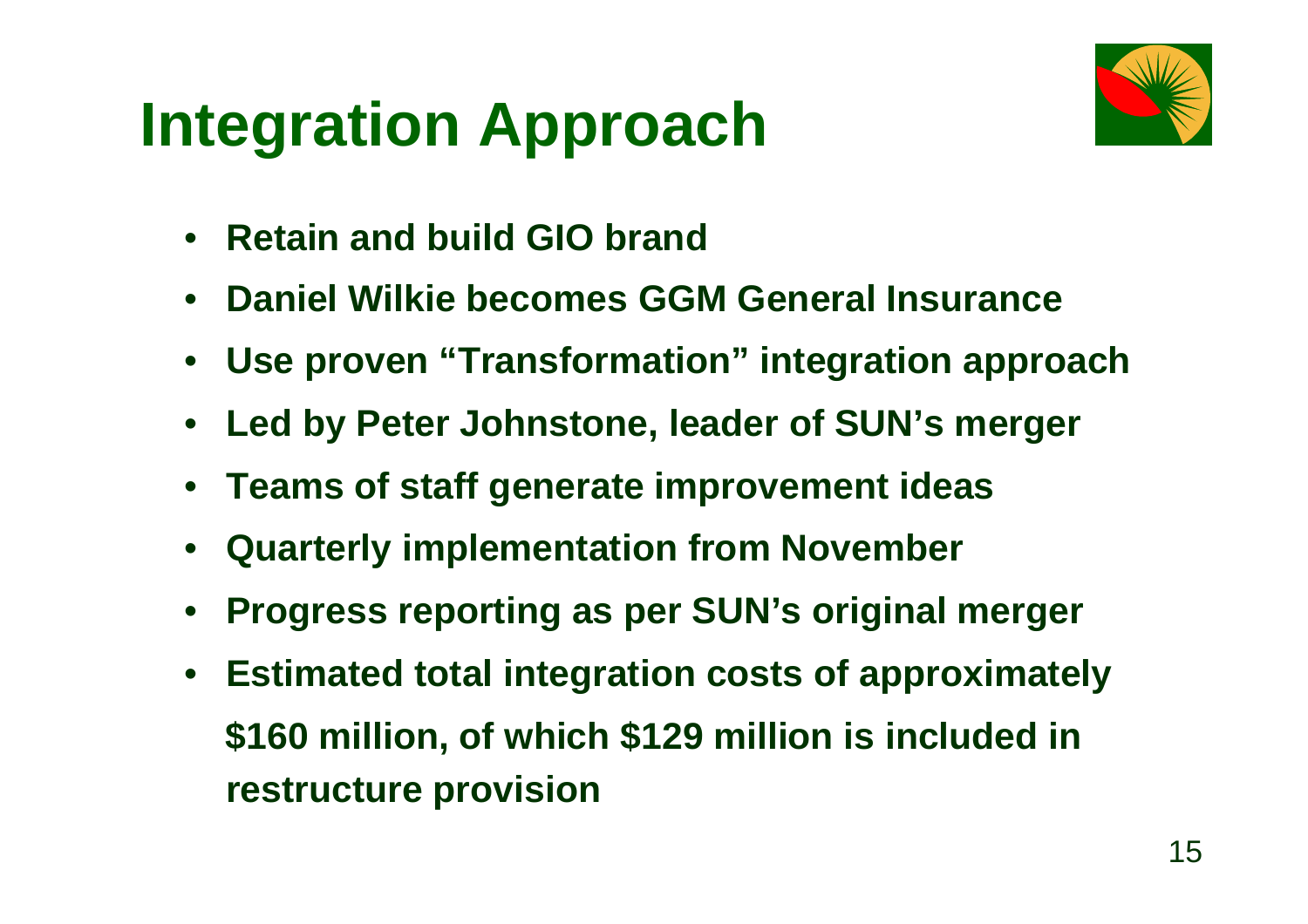# **Group-wide Synergies**



- • **Cost synergies spread over combined cost base - approximately 30% sourced from SUN**
- **Key areas of savings:**
	- **Claims costs, procurement and claims handling**
	- **HR and allocated overhead**
	- **Systems integration**
	- **Investment management**
	- **Reduced distribution expenses**
- **IT, support service and distribution savings total approximately 80% of estimated synergies**
- $\bullet$ **No revenue synergies assumed**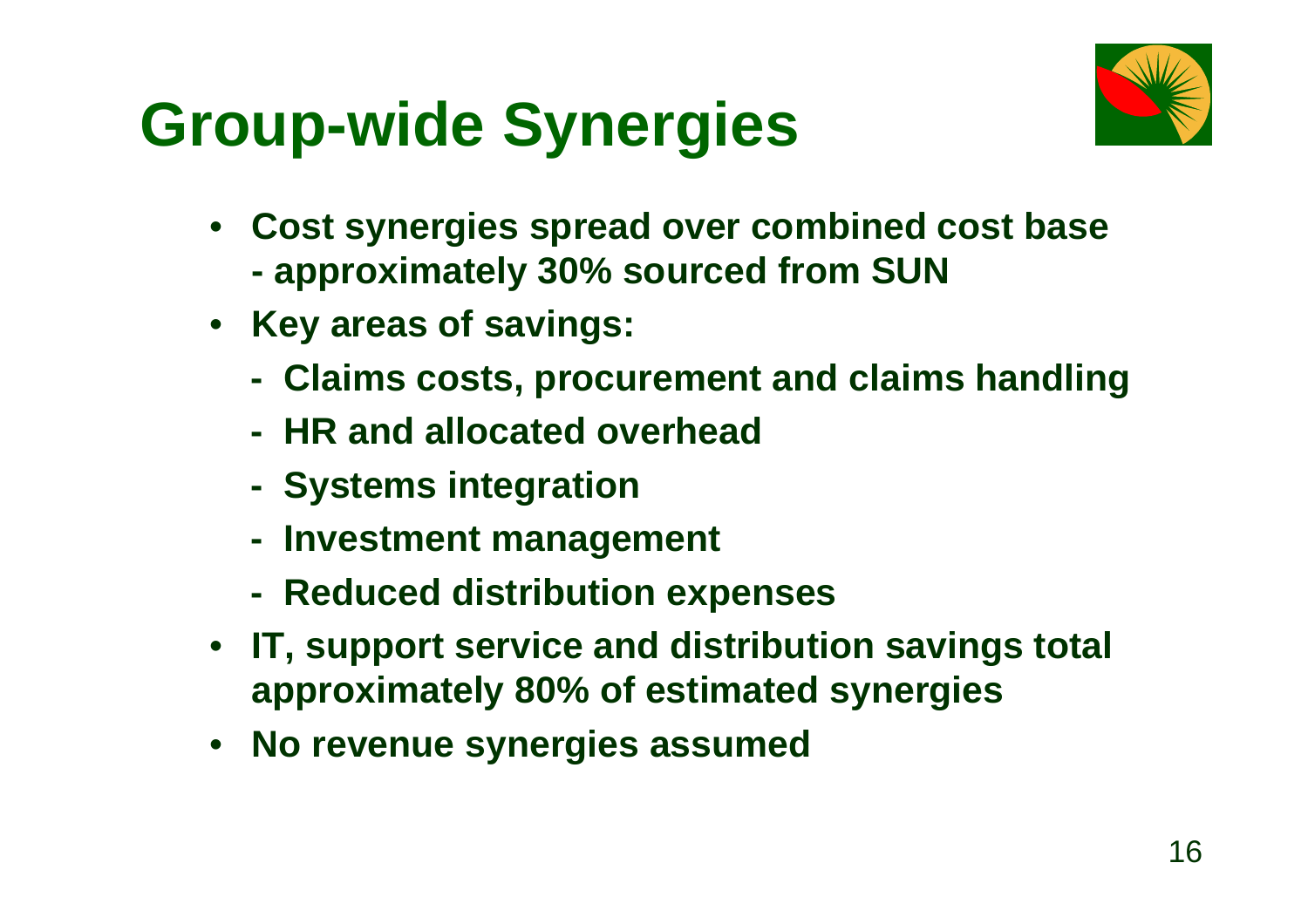### **Relevant Track Record**



- **Cost efficiency: GI expense ratio and bank cost to assets ratio among the lowest in Australia**
- **Cross sell: 3.4 products per Main Financial Institution customer vs 2.6 for nearest competitor**
- **Proven merger integration expertise**
	- $\mathcal{L}_{\mathcal{A}}$  **delivered better than projected synergies for complex 3-way merger within stated timeframe**
- $\bullet$ **Consistent, prudent capital management**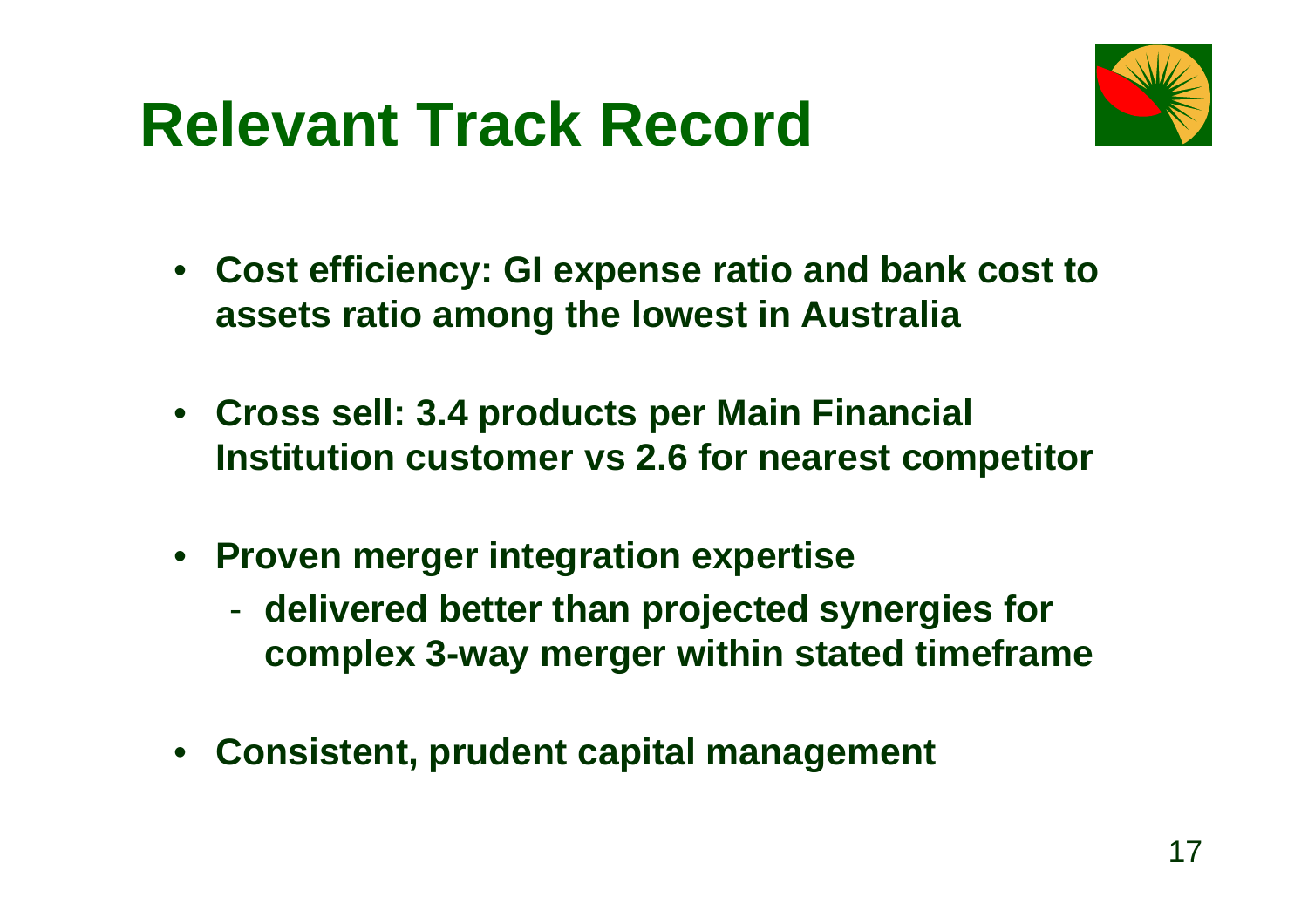

# **Briefing Outline**

- **Steve Jones, CEO**
	- **Business being acquired**
	- **Rationale**
	- **Integration approach**
- **Daniel Wilkie, CFO**
	- **Structure**
	- **Funding**
	- **Financial Impact**
- **Questions and Answers**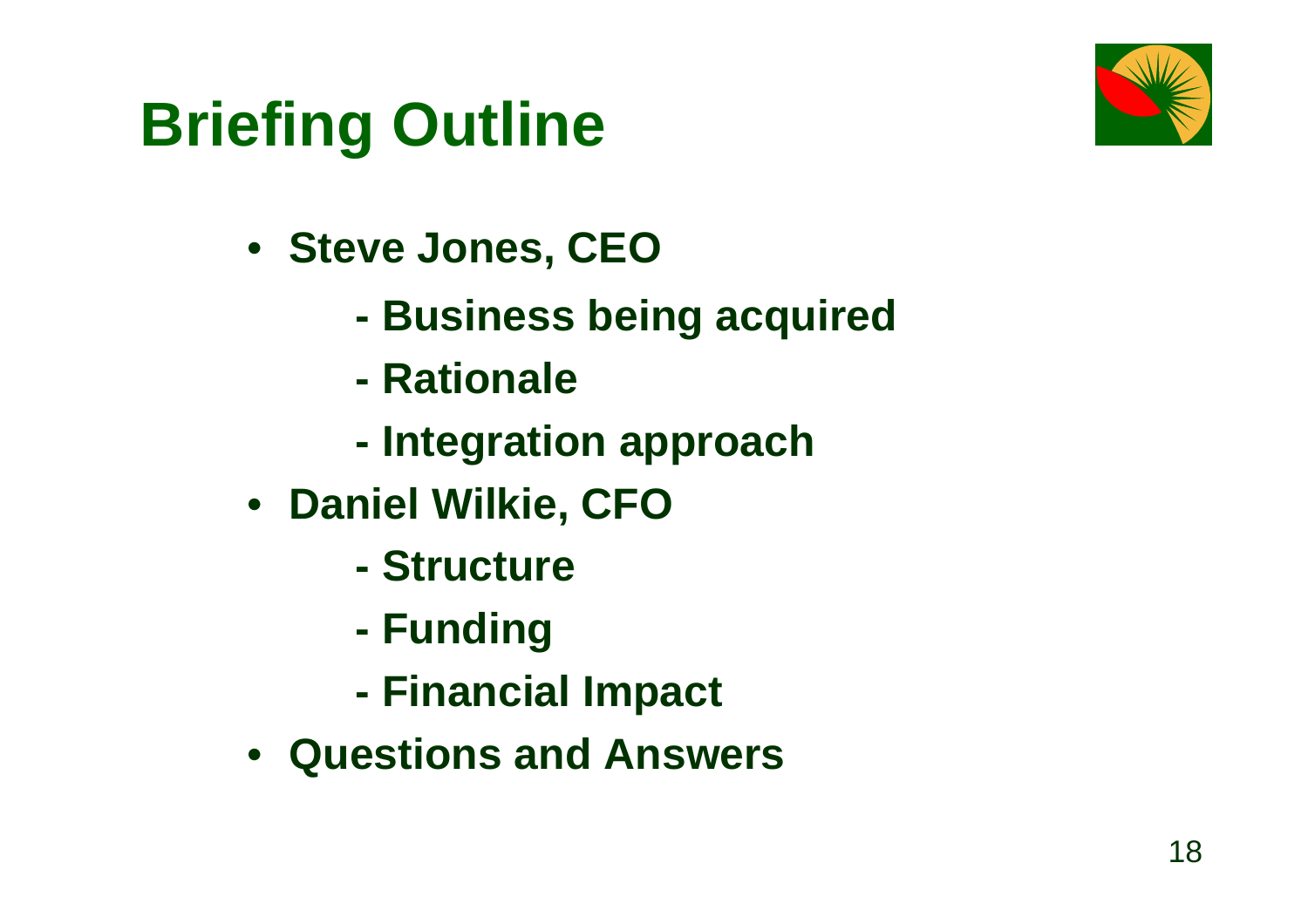### **Corporate Structure**



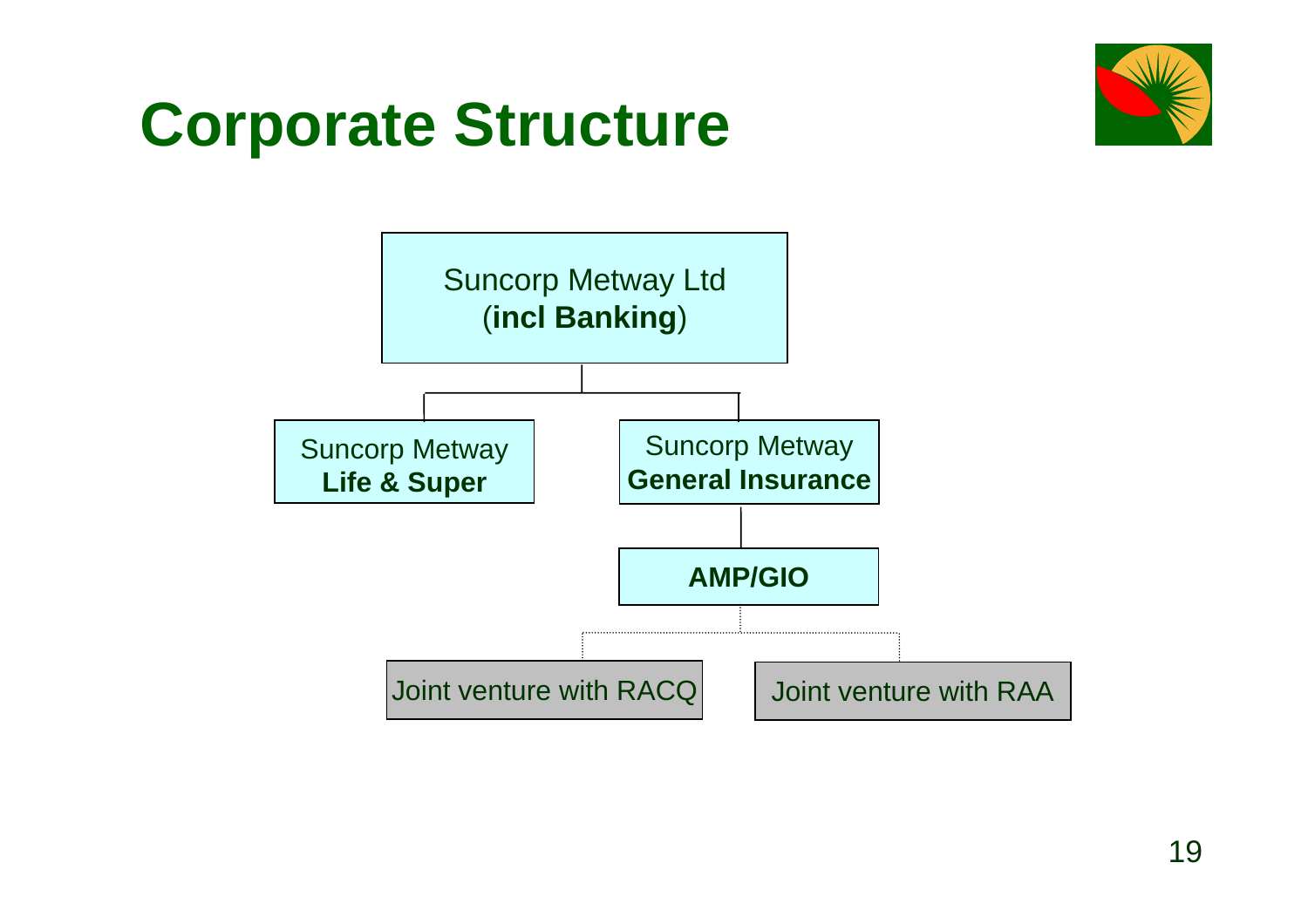# **Acquisition Funding**



|                 |                                                      | <b>\$million</b> |
|-----------------|------------------------------------------------------|------------------|
|                 | <b>Ordinary shares to AMP</b>                        | 250              |
| <b>Tier One</b> | <b>Ordinary shares to institutions</b>               | 550              |
|                 | <b>Hybrid equity</b>                                 | 200              |
| <b>Tier Two</b> | <b>Subordinated debt</b><br>(\$125m taken up by AMP) | 250              |
|                 |                                                      |                  |

• **JV acquisition and integration costs funded from internal resources**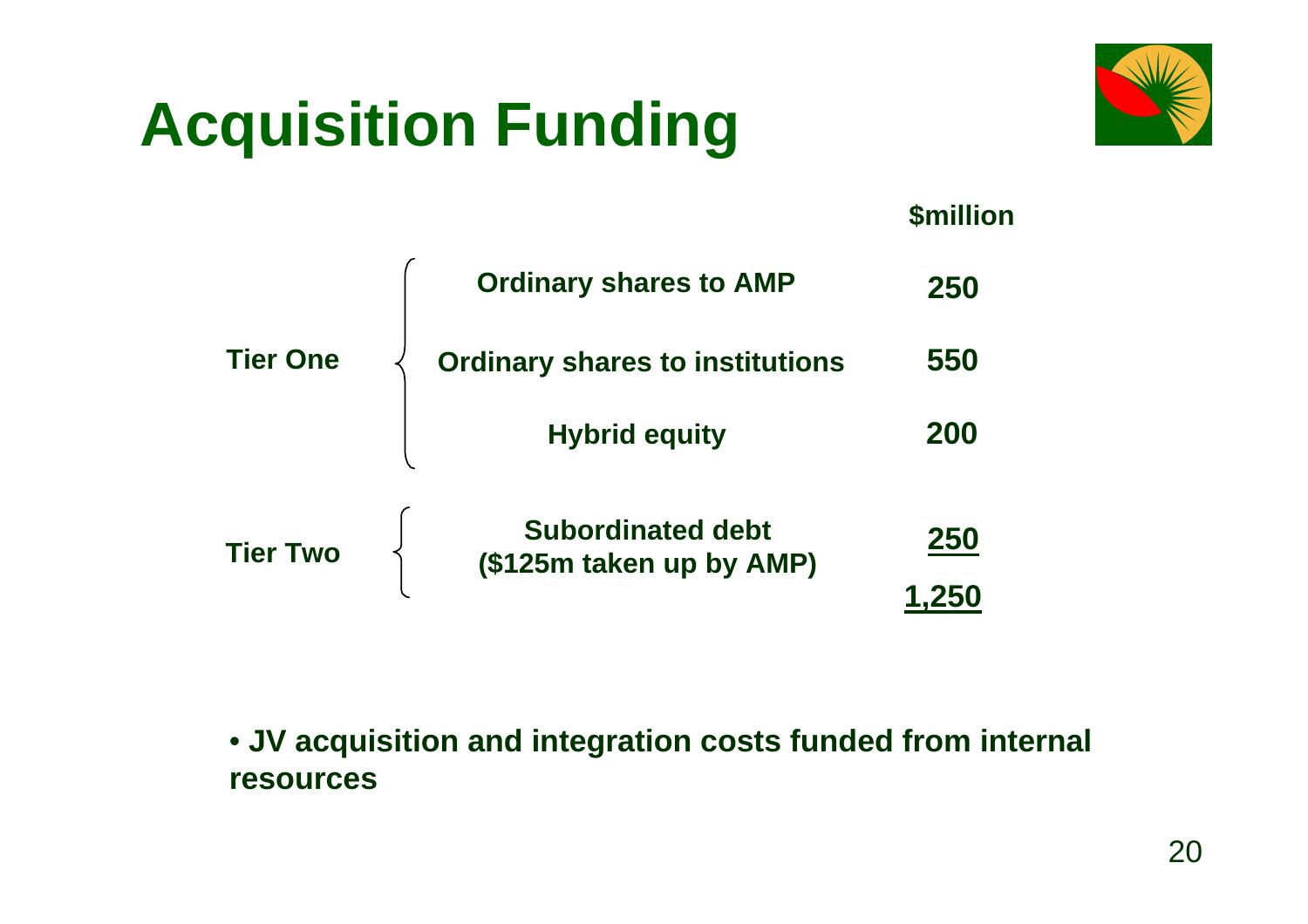#### **Balance Sheet impact**



|                                        | <b>SME</b>     | <b>AMP/GIO</b> | Proforma            |
|----------------------------------------|----------------|----------------|---------------------|
|                                        |                |                | <b>Consolidated</b> |
|                                        | 31.12.00       | 31.12.00       | at 31.12.00         |
|                                        | $\mathbf{\$m}$ | $\mathbf{\$m}$ | $\mathbf{\$m}$      |
|                                        |                |                |                     |
| <b>Assets</b>                          |                |                |                     |
| Investment securities                  | 5,648          | 1,589          | 7,237               |
| Loans, advances and other receivables  | 18,855         | 425            | 19,234              |
| Goodwill                               | 159            | 865            | 1,163               |
| <b>Other Assets</b>                    | 3,042          | 302            | 3,330               |
|                                        | 27,704         | 3,181          | 30,964              |
| <b>Liabilities</b>                     |                |                |                     |
| Deposits and short term borrowings     | 15,645         |                | 15,645              |
| Oustanding claims and unearned premium | 2,222          | 1,729          | 3,951               |
| Life insurance policy liabilities      | 2,384          |                | 2,384               |
| Policyholder retained profits          | 285            |                | 285                 |
| Bonds, notes and long term borrowings  | 3,485          | 521            | 3,455               |
| Subordinated notes                     | 539            |                | 789                 |
| <b>Other Liabilities</b>               | 1,131          | 182            | 1,442               |
|                                        | 25,691         | 2,432          | 27,951              |
| <b>Net Assets</b>                      | 2,013          | 749            | 3,013               |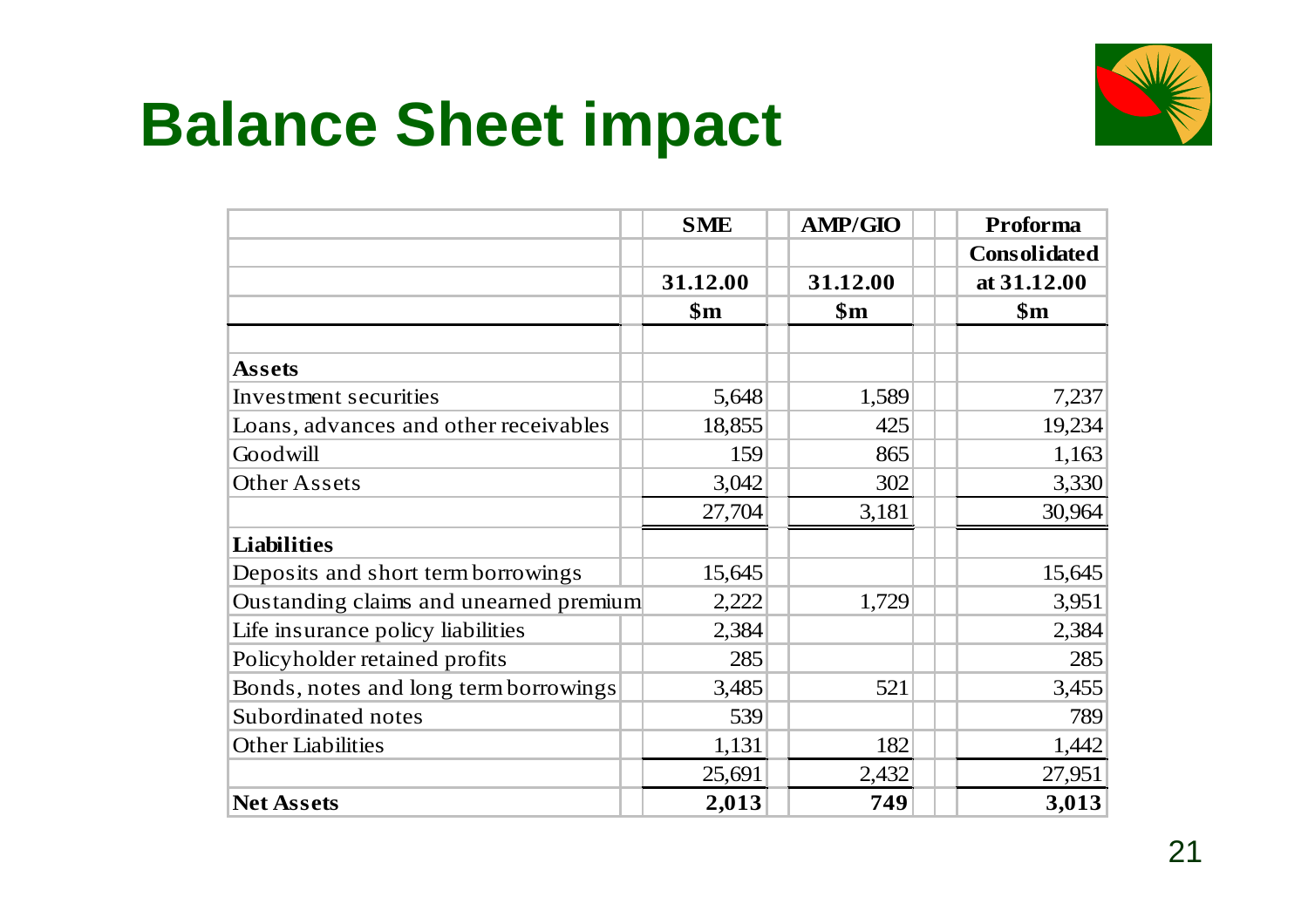# **Balance Sheet impact (cont')**



|                                                                      | <b>SME</b>     | <b>AMP/GIO</b> | Proforma            |
|----------------------------------------------------------------------|----------------|----------------|---------------------|
|                                                                      |                |                | <b>Consolidated</b> |
|                                                                      | 31.12.00       | 31.12.00       | at 31.12.00         |
|                                                                      | $\mathbf{\$m}$ | $\mathbf{\$m}$ | $\mathbf{\$m}$      |
| Capital                                                              |                |                |                     |
| Ordinary shares <sup>1</sup>                                         | 1,517          | 749            | 2,317               |
| Other capital instruments <sup>1</sup>                               |                |                | 200                 |
| Reserves                                                             | 22             |                | 22                  |
| Retained profits                                                     | 468            | $\Omega$       | 468                 |
| Outside equity interests                                             | 6              |                | $\vert 6 \vert$     |
|                                                                      | 2,013          | 749            | 3,013               |
| <b>Total Assets</b>                                                  | 27,704         | 3,181          | 30,964              |
| Adjusted to reflect the conversion of capital notes in July - August |                |                |                     |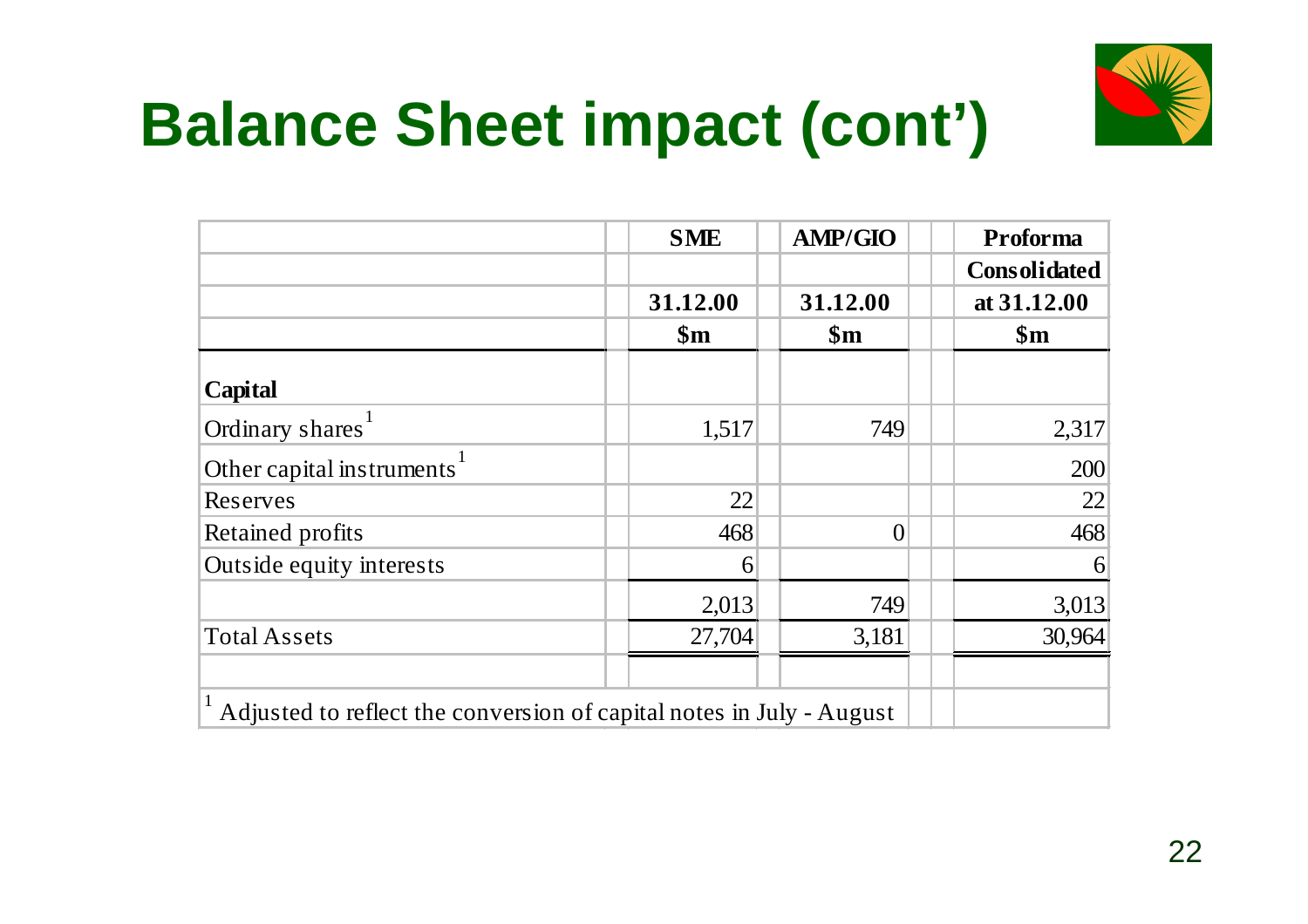# **GIO Proforma Profit & Loss**



|                                                            | December Year End |
|------------------------------------------------------------|-------------------|
| (\$ Millions)                                              | 2000              |
| <b>Gross Written Premium</b>                               | 1,090             |
| Net Earned Premium (NEP)                                   | 950               |
| <b>Underwriting Result (1)</b>                             | (47)              |
| <b>Investment Income on Technical Reserves</b>             | 85                |
| <b>Insurance Trading Result (ITR)</b>                      | 38                |
| Tax on ITR (at 30%)                                        | (11)              |
| Underlying Profit/(Loss) on ITR                            | 26                |
| Investment Income on Shareholder Capital                   | 43                |
| Tax on Investment Income from Shareholder Capital (at 24%) | (10)              |
| <b>Profit/(Loss) After Tax</b>                             | 59                |
| NPAT of Managed Funds/SIS                                  | 17                |
| <b>Net Profit After Tax (2)</b>                            | 76                |
| Source: AMP/GIO                                            |                   |

(1) Net claims expense and operating expenses not shown separately as AMP's allocation

of certain items is not comparable with that of SUN.

(2) Excludes JVs and one-off costs.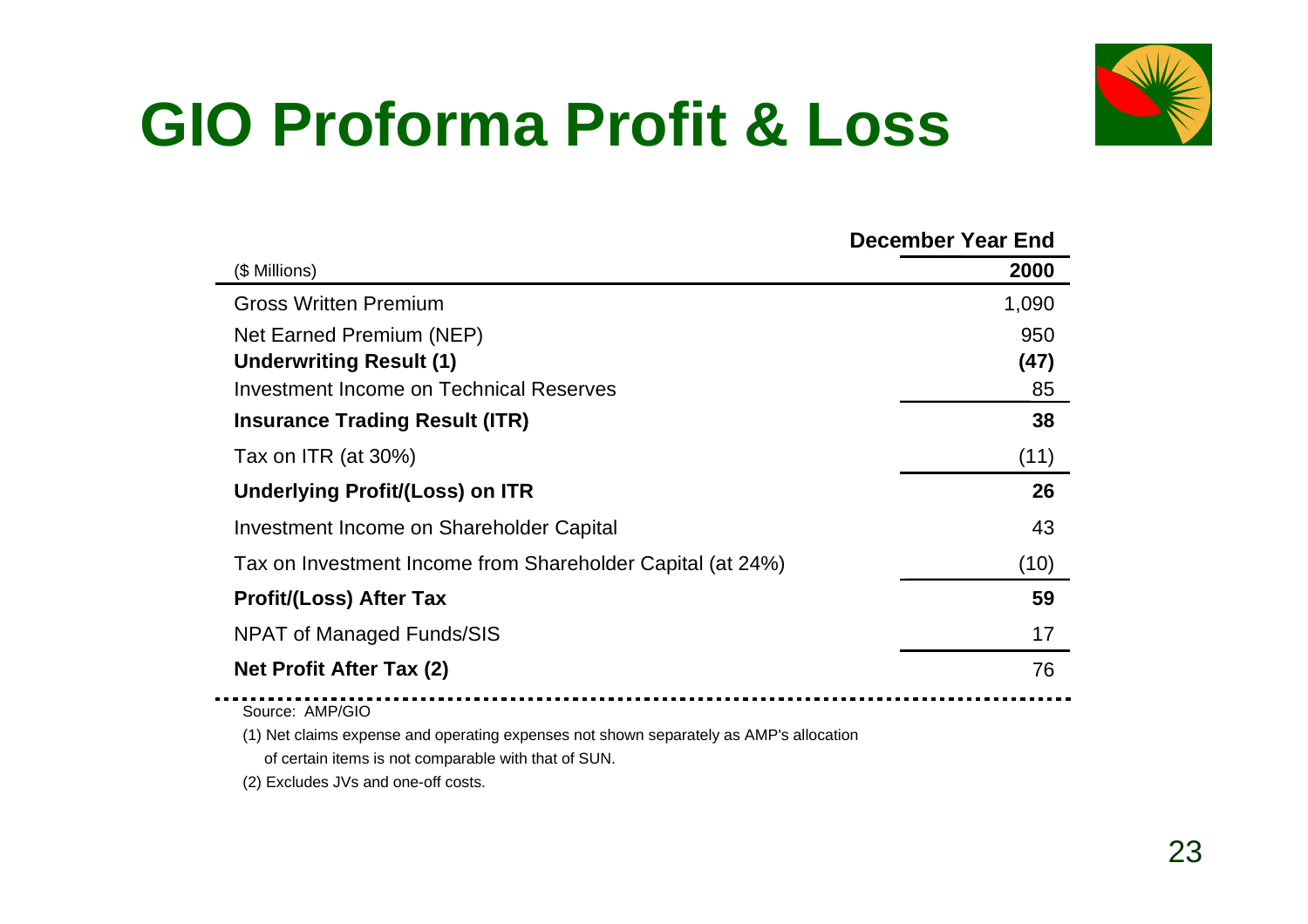# **Group Capital Adequacy**



**(percentages)**

|                                                   | <b>Current</b>   | <b>Post</b><br><b>Acquisition</b> |
|---------------------------------------------------|------------------|-----------------------------------|
| <b>BIS-defined Tier One Ratio</b>                 | 8.5              | 10.6                              |
| <b>Tier One Ratio</b><br>(net of intangibles)     | 10.1             | 16.2                              |
| <b>Total Capital Ratio</b><br>(net of deductions) | 10.8             | 10.5                              |
| <b>Hybrid Equity, % of Tier One</b>               | $\boldsymbol{0}$ | 7.3                               |
| <b>GI solvency</b>                                | 279              | 230                               |